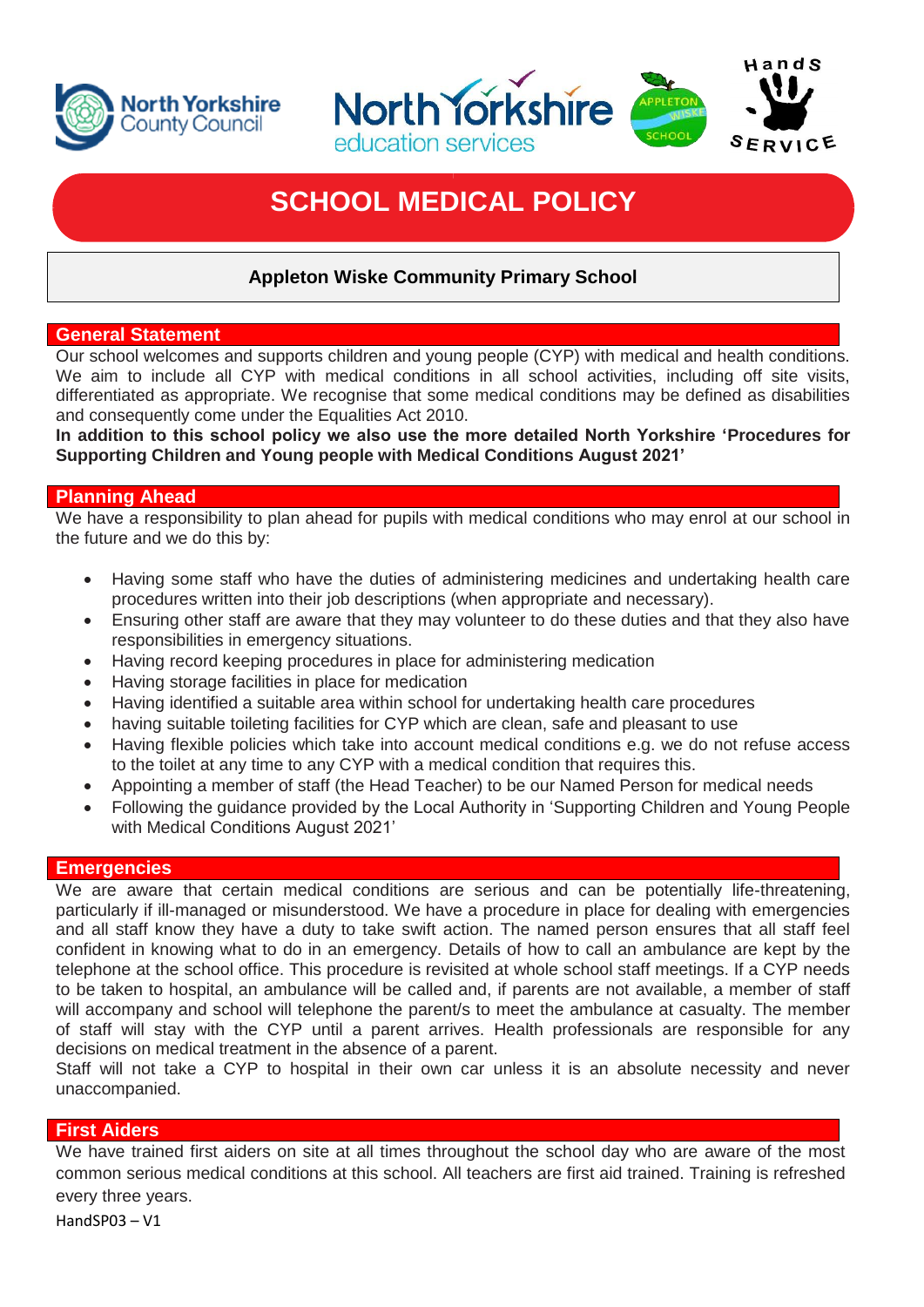#### **Procedure to be followed when school is notified that a CYP has a medical condition**

- 1. Seek further information from parents and health professionals
- 2. Determine whether an Individual Healthcare Plan or a risk assessment is required
- 3. Arrange a meeting to develop the IHCP
- 4. Arrange any staff training
- 5. Implement and monitor IHCP

#### **Staff Training**

Staff who support CYP with specific medical conditions must receive additional training from a registered health professional. Training requirements are determined via IHCPs. The Head Teacher is responsible for ensuring staff are suitably trained by liaising with the relevant healthcare professional. Any member of staff who is trained but feels unable to carry out these duties competently (for example due to having an injury/condition themselves or due to further training being required) must report this as soon as possible to the Head Teacher who will make appropriate arrangements. The Head Teacher keeps a training record and ensures training is refreshed as appropriate. The Head Teacher is involved in determining the competency of a member of staff in undertaking specific procedures. Staff who complete records are shown by the Head Teacher how these are to be completed and managed. New members of staff receive a full induction which includes policies and procedures for H&S (including medicines). Staff must not give prescription medicines or undertake healthcare procedures without appropriate training. In some cases written instructions from the parent or on the medication container dispensed by the pharmacist is sufficient and the Head will determine this.

# **Whole School Staff Awareness Training**

We aim for all staff to receive basic awareness training in the following more common conditions:

- asthma
- $\bullet$  epilepsy
- allergic reaction

This information is provided during First Aid training every three years. This is supported by having information about these conditions located in the medicine cupboard (in the staffroom).

#### **Staffing**

The Head Teacher is responsible for ensuring that all **relevant** staff will be made aware of a CYP's condition as soon as possible. Any supply teachers/covering staff will be informed, as appropriate, by the Head Teacher or class teacher and the CYP's Individual Healthcare Plan will be shared. CYP with Individual Healthcare Plans have staff named in their plan who have been trained to undertake the procedures in the plan. The Head Teacher ensures there are enough staff named to cover for absences and to allow for staff turnover.

#### **Administration of Medication at School**

We do not allow a CYP to carry their own medicines and relevant devices but where CYP self-administer we will provide supervision as appropriate.

- We will only administer medication at school when it is essential to do so and where not to do so would be detrimental to a CYP's health.
- We will only accept medication that has been **prescribed** by a doctor, dentist, nurse prescriber or pharmacist prescriber.
- We will only accept **non prescribed** medication if it is included in an Individual Healthcare Plan **or** if we have a written procedure in place for that type of medication which has been authorised by NYCC insurance.
- We will not give **Aspirin** to any CYP under 16 unless it is prescribed.
- We only give medication when we have written parental permission to do so.
- Medication is stored in the first aid cupboard (in the staffroom).
- Controlled drugs, such as inhalers, are stored in the CYP's classroom.
- CYP know where their medication is stored and how to readily access it.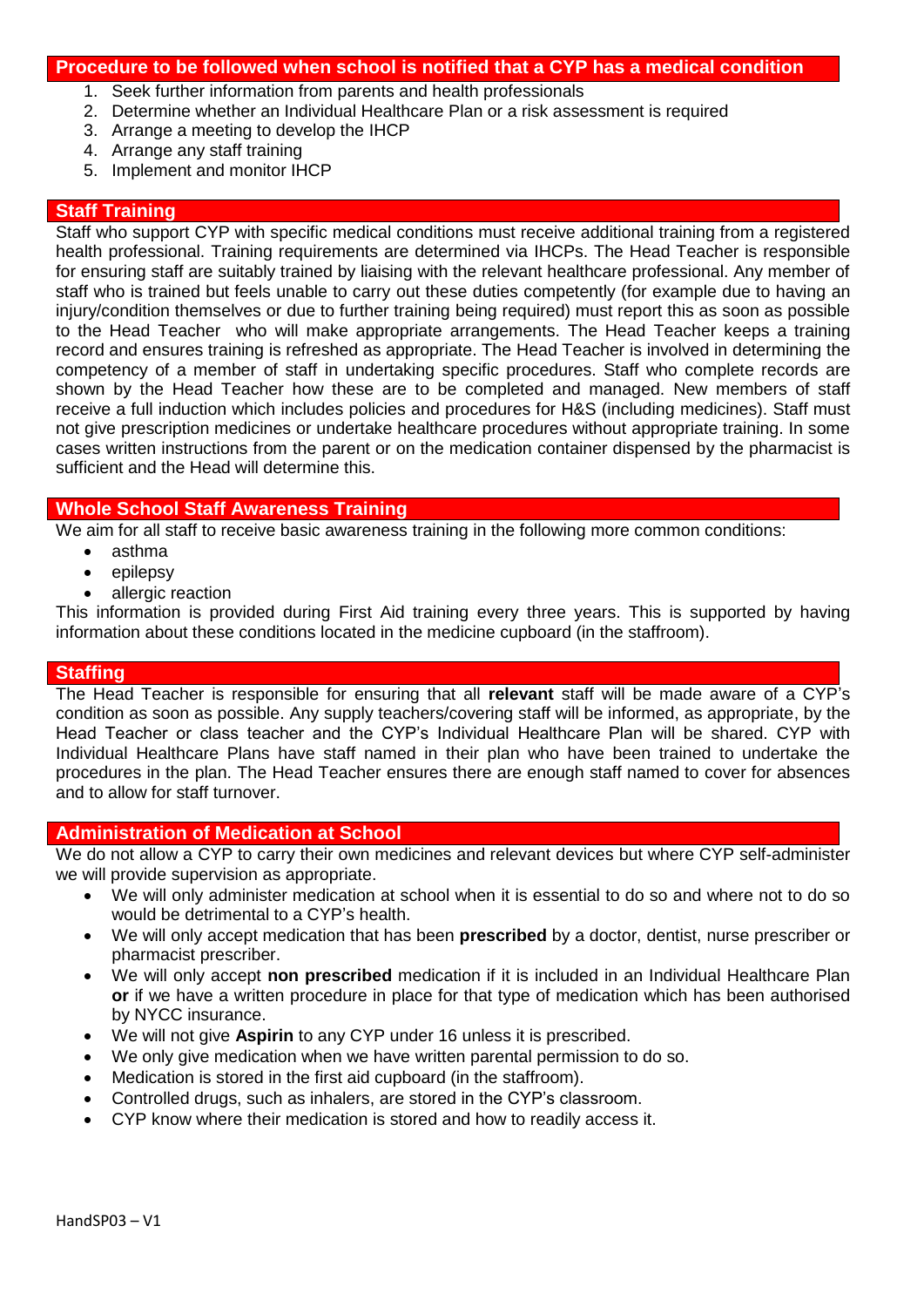#### **Administration of Medication – General**

All staff are aware that there is no legal or contractual duty for any member of staff to administer medication or supervise a CYP taking medication unless they have been specifically contracted to do so or it is in their iob description. For medication where no specific training is necessary, any member of staff may administer prescribed and non-prescribed medication to pupils but only with a parent's written consent. Some medicines require staff to receive specific training on how to administer it from a registered health professional.

# **CYP Who Can Manage Their Own Needs**

We encourage all CYP to manage as much of their own needs as is appropriate. The Head Teacher will determine after discussion with parents whether a CYP is competent to manage their own medicine and procedures. Where a CYP has been recently diagnosed, or has an additional disability/condition e.g. visual impairment, we support them to gradually take on more of their own care, over time, as appropriate with the aim of them becoming as independent as possible. We aim for our CYP to feel confident in the support they receive from us to help them do this.

#### **School Trips**

Staff organising our school trips ensure:

- They plan well in advance.
- They seek information about any medical/health care needs which may require management during a school trip. This is specifically relevant for residential visits when CYP may require medication/procedures that they would not normally require during the daytime.
- That any medication, equipment, health care plans are taken with them and kept appropriately during the trip.
- They do a risk assessment which includes how medical conditions will be managed in the trip. Staff are aware that some CYP may require an individual risk assessment due to the nature of their medical condition.

# **Safe Storage - General**

- The Head Teacher ensures the correct storage of medication at school.
- The Senior Administrator ensures the expiry dates for all medication stored at school are checked and informs parents in advance of the medication expiring.
- Some medications need to be refrigerated. These are stored in a clearly labelled airtight container in the fridge located in the staffroom. This area is inaccessible to unsupervised CYP.

#### **Refusal**

If a CYP refuses to take their medication school staff will note this on the administration of medication record. Parent/s will be informed as soon as is reasonably possible so that they can make alternative arrangements.

#### **Accepting Medicines**

The Head Teacher along with the parent/s, ensures that all medication brought into school is clearly labelled with the CYP's name, the name and dose of medication and the frequency of dose. It must be in the original, full packaging containing the accompanying information leaflet. Wherever possible medicines should be passed from the parent to the school office.

#### **Safe Disposal**

Parents are asked to collect out of date medication. If parents do not collect out of date medication, it is taken to a local pharmacy for safe disposal. Disposal of medication is recorded on the administration of medication record.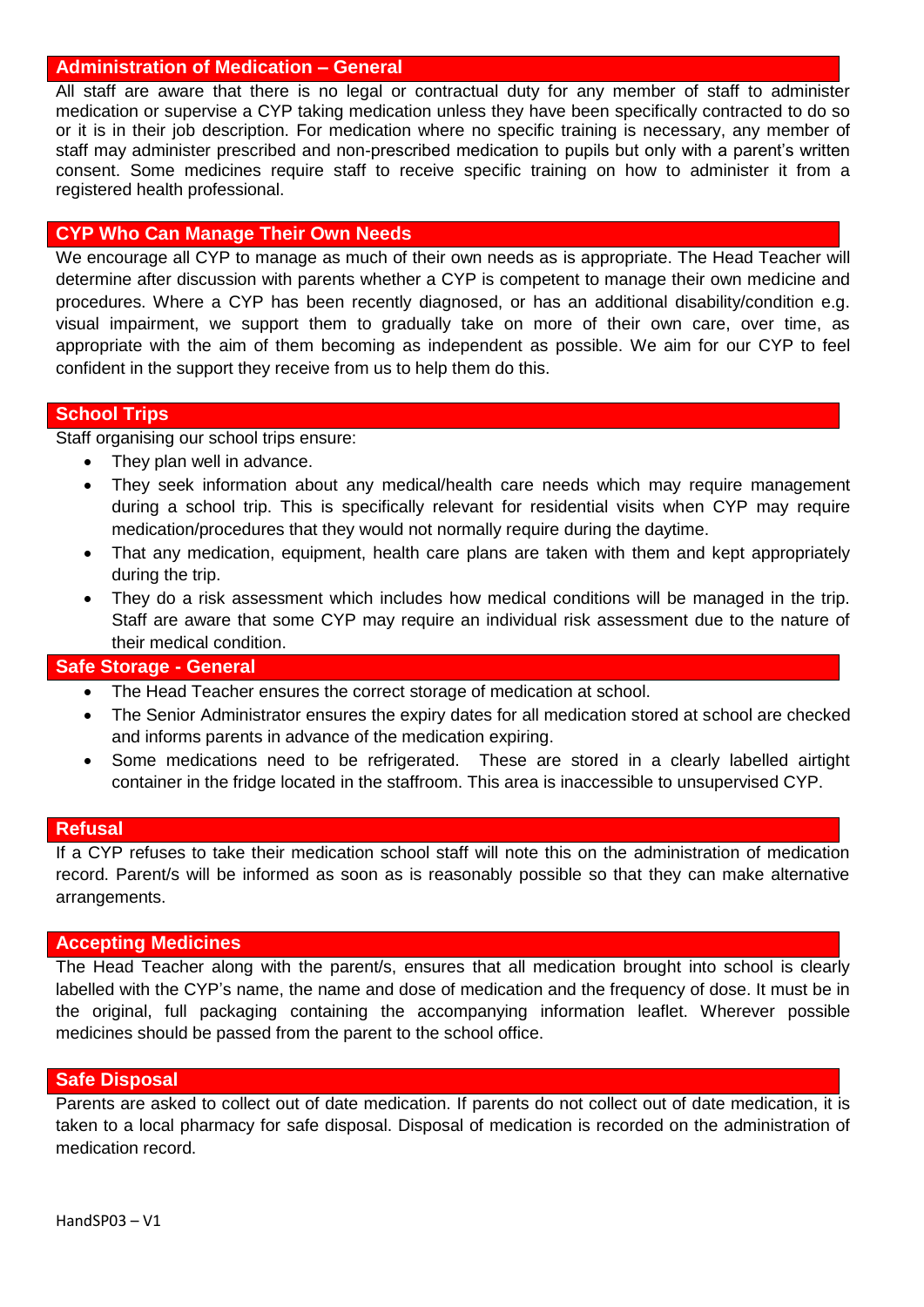# **Record Keeping**

The following records are kept in school

| Name of record            | <b>Location of record</b> | <b>Completed By</b>                                        | <b>Quality Assured By</b> |
|---------------------------|---------------------------|------------------------------------------------------------|---------------------------|
| <b>Medical Conditions</b> | School Office             | Senior Administrator or                                    | <b>Head Teacher</b>       |
| and Information           | First Aid cupboard        | <b>Head Teacher</b>                                        |                           |
| (Confidential)            | Head Teacher's Office     |                                                            |                           |
| Individual                | School office             | Parent/Carer                                               | <b>Head Teacher</b>       |
| administration of         |                           | Office Staff or Head                                       |                           |
| medication record -       |                           | Teacher                                                    |                           |
| for CYP who have          |                           |                                                            |                           |
| frequent & regular        |                           |                                                            |                           |
| medication                |                           |                                                            |                           |
| Individual                | Medicine – First Aid      | Named person plus                                          | <b>Head Teacher</b>       |
| administration of         | Cupboard                  | one witness                                                |                           |
| medication - for CYP      |                           |                                                            |                           |
| who have frequent &       | Inhalers - Classroom      | This form is used as                                       |                           |
| regular medication        | Cupboard                  | appropriate when the CYP<br>requires prescribed medication |                           |
| Staff training $log -$    | School office             | Senior Administrator or                                    | <b>Head Teacher</b>       |
| including first aid       |                           | Admin Assistant                                            |                           |
|                           |                           |                                                            |                           |

All these records will be kept securely and in accordance with NYCCs Records Retention and Disposal Schedule. All electronic records will be password protected.

#### **Enrolment Forms**

We ask on our enrolment form if a CYP has any medical/health conditions and again at regular times.

# **Individual Health Care Plans**

For CYP with more complex medical needs we use Individual Healthcare Plans to record important details. Individual healthcare plans are stored in the staffroom in accordance with data protection. They are updated when and if there are significant changes and also annually reviewed with parents and health care professionals. IHCPs are shared on a need to know basis with staff who are directly involved with implementing them. IHCPs are also shared, with parental permission, with NYCC risk management and insurance. The Head Teacher is responsible for ensuring any IHCPs are developed. The Head Teacher is responsible for checking IHCPs on a regular basis to ensure they are up to date and being implemented correctly.

#### **School Medical Register**

We keep a centralised register of CYP with medical needs. The Head Teacher has responsibility for keeping the register up to date.

#### **Asthma**

School staff are aware that, although it is a relatively common condition, asthma can develop into a life threatening situation. CYP who have asthma will have an Asthma Plan in place.

# **Working Together**

A number of people and services may be involved with a CYP who has a medical condition e.g. parent/s, CYP themselves, Healthy Child Nurse, specialist nurse, community nurse etc. We seek and fully consider advice from everyone involved and from the Local Authority to assist us in our decisions around a CYP's medical needs. We aim to maintain regular contact with our Healthy Child nurse who may inform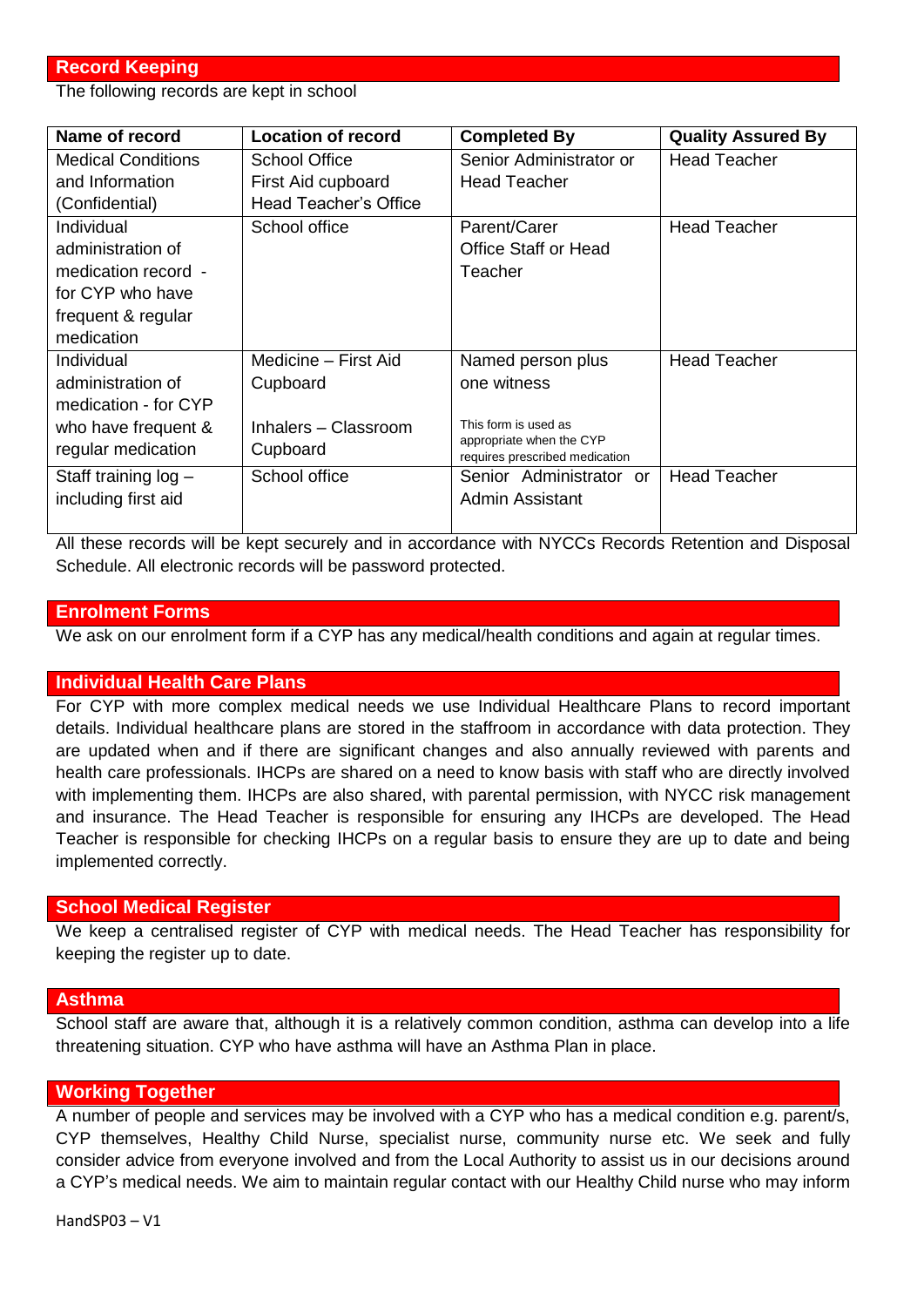us of any CYP who have health conditions that we are not already aware of e.g. where a CYP has developed a new condition. We work together to identify needs, identify training, draw up Individual Healthcare Plans, identify staff competency in procedures etc. However the Head Teacher and Governing body take overall responsibility for ensuring a CYP's needs are met in school. We work together to ensure our policy is planned, implemented and maintained successfully.

# **Head Teacher's Responsibilities**

The Head Teacher holds overall responsibility for the following but may delegate some of the responsibilities to a named person:

- Ensure the school is inclusive and welcoming and that the School Medical Policy is in line with local and national guidance and policy frameworks.
- Liaise between interested parties including CYP, school staff, special educational needs coordinators, pastoral support/welfare officers, teaching assistants, Healthy Child Nurse, parents and governors.
- Ensure the policy is put into action, with good communication of the policy to all.
- Ensure every aspect of the policy is maintained.
- Ensure information held by the school is accurate and up to date and that there are good information sharing systems in place using Individual Healthcare Plans.
- Ensure CYP confidentiality.
- Assess the training and development needs of staff and arrange for them to be met.
- Provide/arrange provision of regular training for school staff in managing the most common medical conditions in school.
- Ensure all supply staff and new teachers know and implement the medical conditions policy.
- Update the medical policy at least once a year according to review recommendations and recent local and national guidance and legislation.
- Ensure absences due to medical needs are monitored and alternative arrangements for continuing education are in place.
- Ensure Individual Healthcare Plans are completed and reviewed annually.
- Check medication held in school for expiry dates and dispose of accordingly.
- Inform parents when supply of medicine needs replenishing/disposing.
- Quality assure record keeping.
- Work together to quality assure staff competency in specific procedures.
- Regularly remind staff of the School Medical Policy and procedures.

# **School Staff Responsibilities**

All staff have a responsibility to:

- Be aware of the potential triggers, signs and symptoms of common medical conditions and know what to do in an emergency.
- Understand and implement the medical policy.
- Know which CYP in their care have a medical condition.
- Allow all CYP to have immediate access to their emergency medication.
- Maintain effective communication with parents including informing them if their child has been unwell at school.
- Be aware of CYP with medical conditions who may be experiencing bullying or need extra social support.
- Ensure all CYP with medical conditions are not excluded unnecessarily from activities they wish to take part in.
- Ensure CYP have the appropriate medication or food with them during any exercise and are allowed to take it when needed.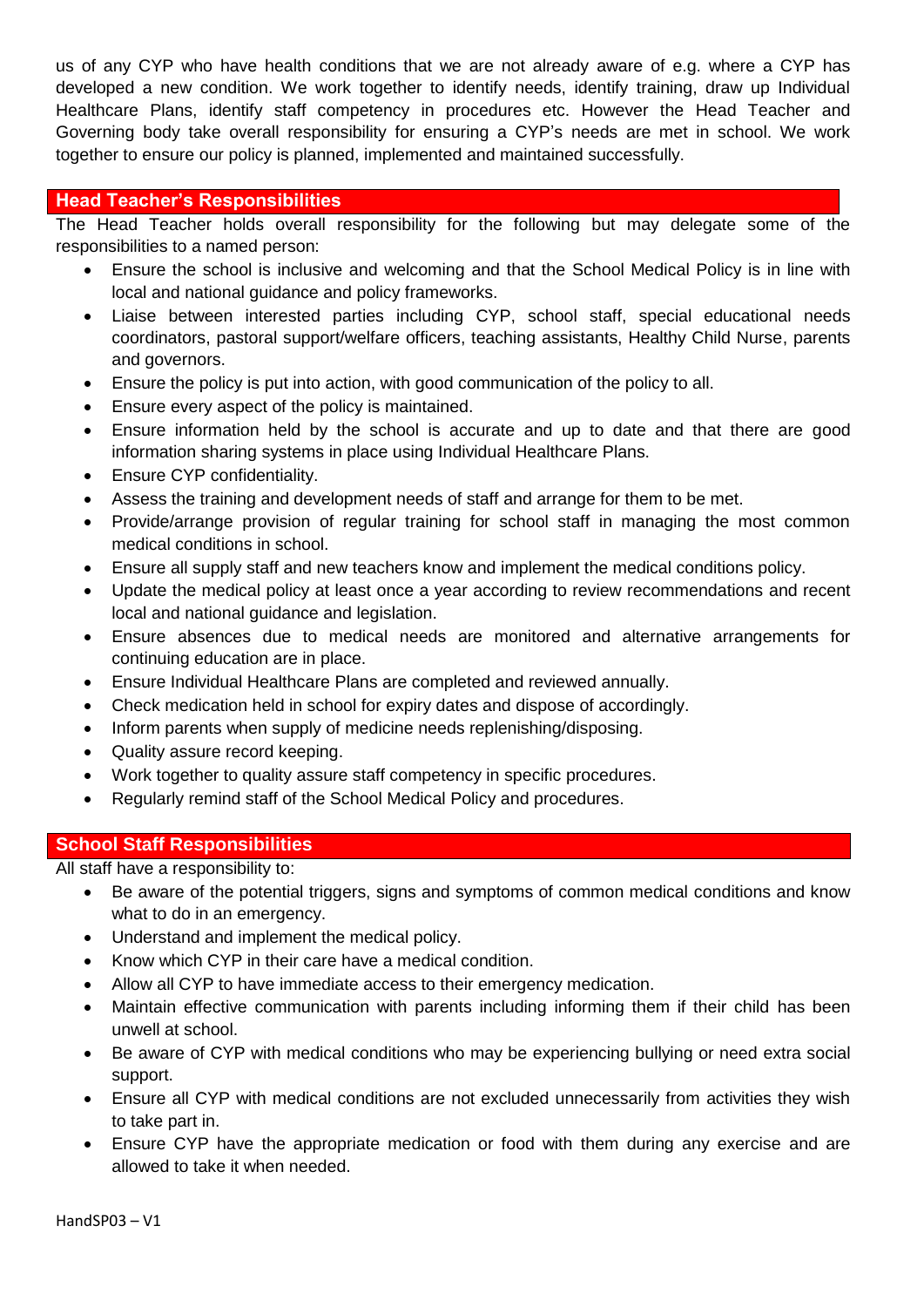# **Teaching Staff Responsibilities**

Teachers at this school have a responsibility to:

- Ensure CYP who have been unwell catch up on missed school work.
- Be aware that medical conditions can affect a CYP's learning and provide extra help when needed.
- Liaise with parents, healthcare professionals and the SENDCo if a CYP is falling behind with their work because of their condition.

# **First Aiders' Responsibilities**

First aiders at this school have a responsibility to:

- Give immediate help to casualties with common injuries or illnesses and those arising from specific hazards within the school.
- When necessary ensure that an ambulance or other professional medical help is called.
- Check the contents of first aid kits and replenish as necessary.

# **School Educational Needs Co-Ordinator Responsibilities**

The SENDCo has a responsibility to:

- Help update the School Medical Policy.
- Know which CYP have a medical condition and which have special educational needs because of their condition.
- Ensure teachers make the necessary arrangements if a CYP needs special consideration or access arrangements in exams or coursework.

# **CYP Responsibilities**

CYP have a responsibility to:

- Treat other CYP with and without a medical condition equally.
- Tell their parents, teacher or nearest staff member when they or another CYP is not feeling well.
- Treat all medication with respect.
- Know how to gain access to their medication (includes emergency medication).
- Ensure a member of staff is called in an emergency situation.

# **Parent Responsibilities**

Parents are expected to support their child by:

- Telling school if their child has/develops a medical condition.
- Immediately informing the school in writing if there are any changes to their child's condition or medication.
- Ensuring that they are contactable at all times.
- Administering medication out of school hours wherever possible.
- Undertaking health care procedures out of school hours wherever possible.
- Ensuring they supply school with correctly labelled in date medication.
- Contributing to the writing of individual health care plans/intimate personal care plans as appropriate.
- Completing the necessary paperwork e.g. request for administration of medication.
- Collecting any out of date or unused medicine from school for disposal.
- Keeping their child at home if they are not well enough to attend school or infectious to other people.
- Ensure their child catches up on any school work they have missed.

HandSP03 – V1 Ensure their child has regular reviews about their condition with their doctor or specialist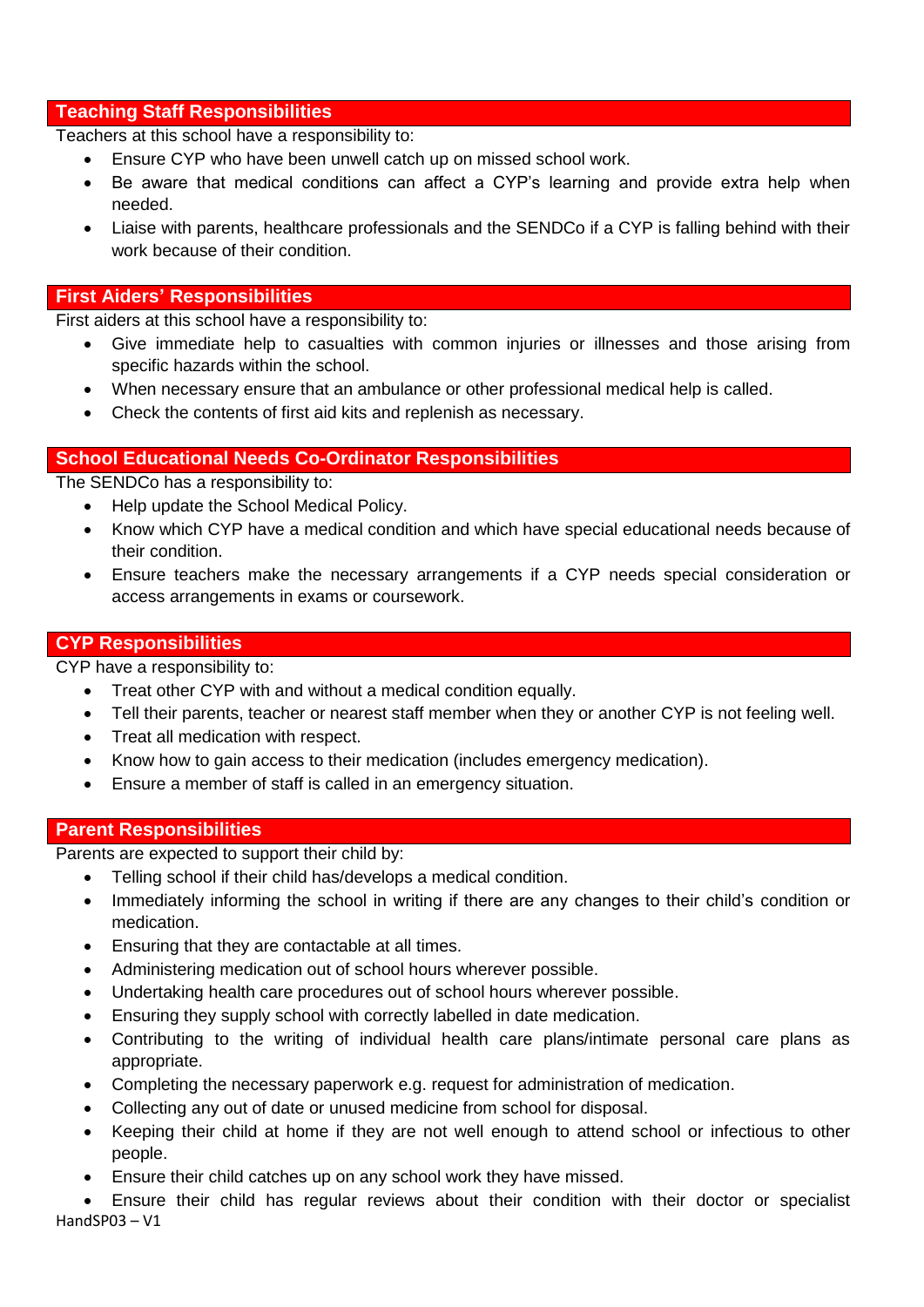healthcare professional.

Parents who do not provide this support should be aware that we may not be able to fully support their CYP's medical condition in school.

# **School Procedure on Being Notified of a CYP's Medical Condition**

Notification of a CYP's medical condition may come via a number of routes e.g. by parents, Healthy Child nurse, admission forms etc. Whatever the route the Head Teacher must be informed as soon as possible. They must then:

- Seek further information about the condition.
- Determine with the support of parents and relevant health professional whether an Individual Healthcare Plan is required.
- Identify any medication/health care procedures needed.
- Identify any aspects of a CYP's care they can manage themselves.
- Identify which staff will be involved in supporting the CYP.
- Identify what, if any, training is needed, who will provide this and when.
- Identify which staff need to know the details of the CYP's medical condition and inform them as appropriate.
- Ensure written permission is received for any administration of medication.

#### **Unacceptable Practice**

School staff use their discretion about individual cases and refer to a CYP's Individual Healthcare Plan, where they have one. However, it is not generally acceptable to:

- Prevent CYP from accessing their inhalers or other medication.
- Assume every CYP with the same condition requires the same treatment.
- Ignore the views of the CYP and their parents.
- Ignore medical evidence or opinion although this may be challenged.
- Send CYP with medical conditions home frequently or prevent them from staying for normal school activities e.g. lunch unless it is specified in the CYP's Individual Healthcare Plan.
- Send an ill CYP to the school office or medical room without a suitable person to accompany them.
- Penalise CYP for their attendance record if their absences relate to their medical condition e.g. hospital appointments.
- Prevent pupils from drinking, eating or taking toilet breaks whenever they need in order to manage their medical condition.
- Require parents, or make them feel obliged to, come into school to provide medical support to their child, including toileting issues and manual handling issues.
- Prevent CYP from participating, or create unnecessary barriers to children participating in any aspect of school life, including school trips e.g. by requiring the parent to accompany the CYP.

# **Data Protection**

We will only share information about a CYP's medical condition with those staff who have a role to play in supporting that child's needs. In some cases e.g. allergic reactions it may be appropriate for the whole school to be aware of the needs. In other cases e.g. toileting issues, only certain staff involved need to be aware.

# **School Environment**

We will ensure that we make reasonable adjustments to be favourable to CYP with medical conditions. This includes the physical environment, as well as social, sporting and educational activities.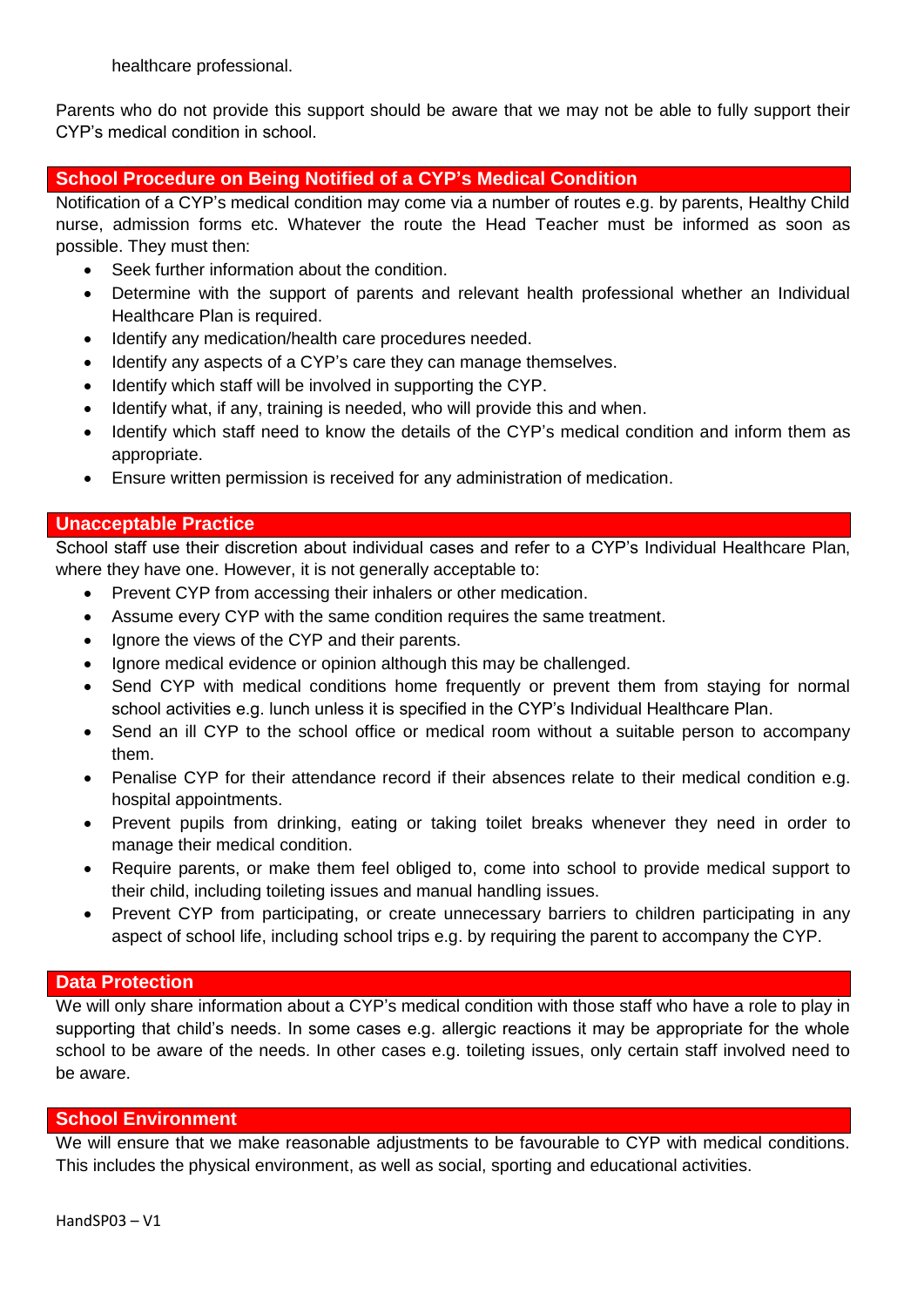#### **Physical Environment**

We have an accessibility plan which outlines how we aim to develop our facilities and staffing to meet potential future health care needs e.g. improved physical access, improved toilet facilities.

#### **Education and Learning**

We ensure that CYP with medical conditions can participate as fully as possible in all aspects of the curriculum and ensure appropriate adjustments and extra support are provided. Teachers and support staff are made aware of CYP in their care who have been advised to avoid or take special precautions with particular activities. We ensure teachers and PE staff are aware of the potential triggers for pupils' medical conditions when exercising and how to minimise these triggers. Staff are aware of the potential for CYP with medical conditions to have SEND. The school's SENDCo consults the CYP, parents and pupil's healthcare professional to ensure the effect of the CYP's condition on their schoolwork is properly considered.

#### **Insurance**

The Head Teacher is responsible for ensuring staff are insured to carry out health care procedures and administer medication. Additional insurance may need to be taken out for specific procedures and the Head Teacher will ensure relevant staff are able to access a copy of the insurance policy.

#### **Complaints**

For details on how to make a complaint around medical issues in school please follow our school complaints procedure available from the school office or on the school website.

#### **Home to School Transport**

Parents are responsible for informing SEN transport or Integrated Passenger transport if their child has a medical need that they may require assistance with during the journey to and from school.

#### **Dignity and Privacy**

At all times we aim to respect the dignity and privacy of all CYP with medical conditions. We do this by only sharing information with those who have a role in directly supporting the CYP's needs. We are considerate when giving/supervising medication/managing health care needs.

#### **Distribution of the School Medical Policy**

**Parents** are informed about this school medical policy:

Via the school website, where it is available all year round

**School staff** are informed and reminded about this policy:

- At staff meetings
- When the policy is reviewed annually

| Signed: |  |
|---------|--|
| Date:   |  |

Revised: November 2021 Review date: November 2022